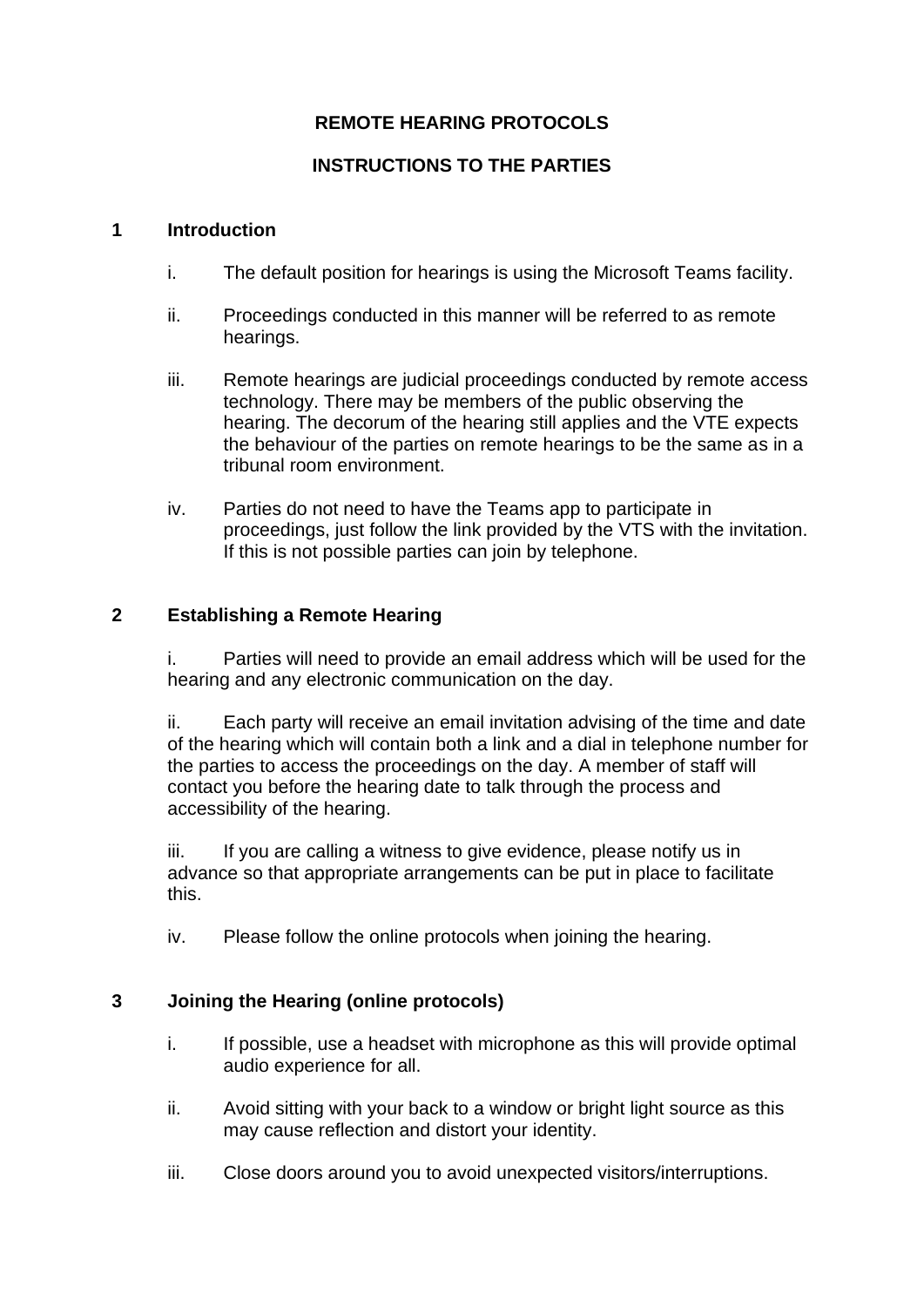- iv. Join when invited to do so and do so as quickly as possible. Don't leave it late as you will need to check your equipment works.
- v. Mute other devices and apps.
- vi. Enter the remote hearing with your microphone muted and camera off as another case may still be running. You will be informed when your case is being called.
- vii. Turn your camera (and microphone) on when speaking.
- viii. Keep your microphone muted when not speaking.

#### **4 The Hearing**

- i. The hearing panel will notify you when the hearing commences. The hearing panel will be aware of the papers you have submitted so you do not need to read your case in full again, just present the main points.
- ii. The panel and/or clerk will set out the procedure on the day and invite you to speak at the appropriate time. Normal VTE etiquette should be applied, and the panel members addressed formally.
- iii. If you have poor internet connection, please let the clerk know. The hearing will not proceed without both parties being able to participate. If necessary parties can join by telephone.
- iv. Also advise the clerk if there are likely to be unavoidable interruptions and these will be catered for (such as deliveries, childcare issues etc.)
- v. If the connection breaks try and reconnect, proceedings will be adjourned when there is a break.
- vi. If calling a witness, try and arrange for them to be ready and on Teams, but with the microphone and camera switched off until called by you. If a hardcopy witness statement has been provided to the other party and panel beforehand, there is no need for them to read the whole statement. You might wish for them to highlight the main points of their evidence. Then ask them to await instructions from the panel on questions (please ensure they have read a copy of this paper on what to do).
- vii. Please only speak when invited to by the hearing panel and/or clerk. There is no need for a party to interrupt another party or a panel member. If for any reason you need to interrupt proceedings either virtually raise your arm through the Teams system or, if that is not available to you, please raise your arm on camera.